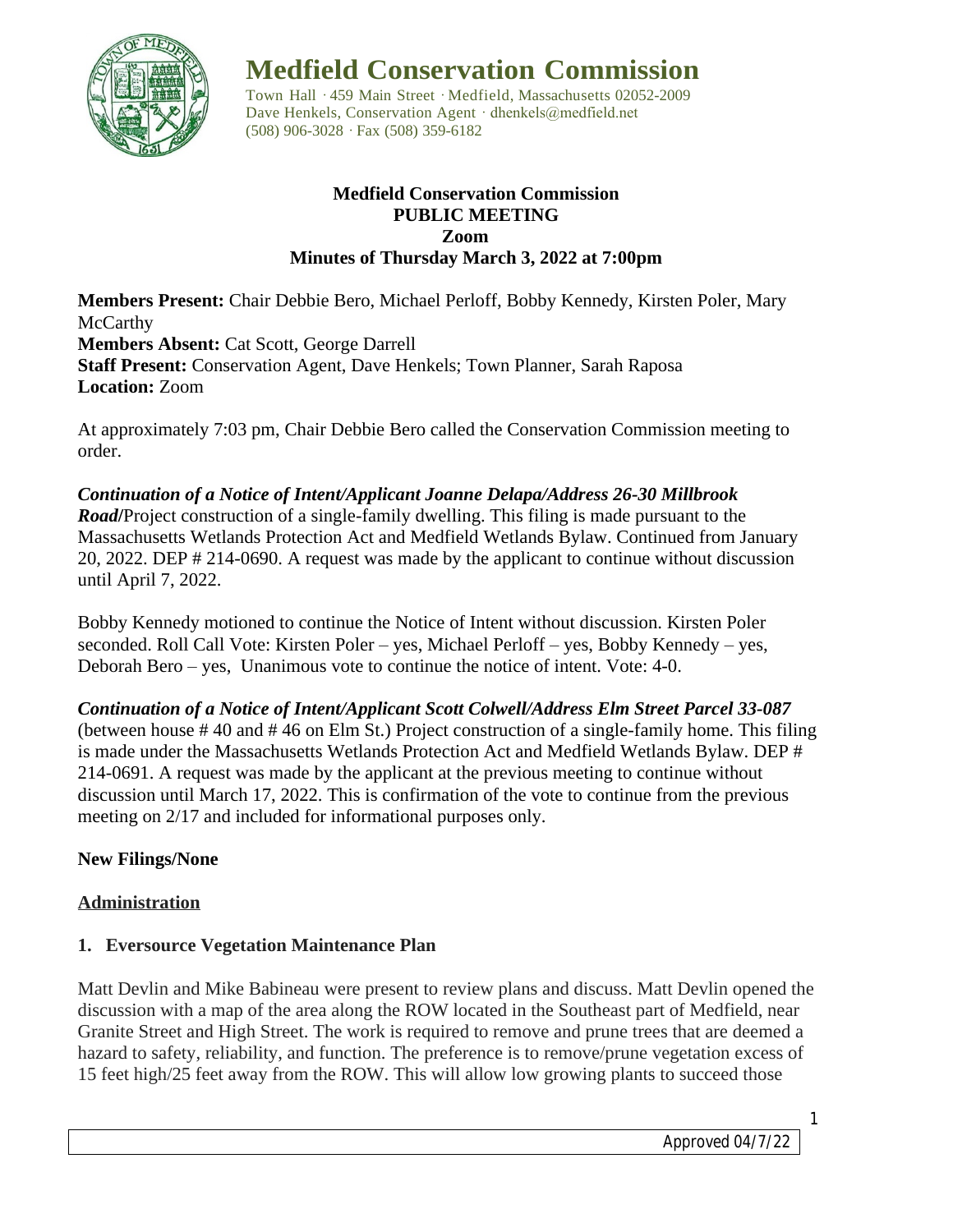removed. Mike Babineau reaffirmed the need for establishment of native successional vegetation. Selected trees that are hazardous will be removed. Michael Perloff asked if herbicides are used.

Mike Babineau stated none will be used in this cycle, however, they are used, as needed, using Best Practices and according to State and Federal guidelines. Dave Henkels read the WPA exemption, and Mike Babineau stated methods and processes follow Massachusetts Department of Agricultural Resources when considering using herbicidal treatment.

## **2. Certificate of Compliance/Partial/Lincoln Court/Applicant Lincoln Court, LLC**

Dan Meerikan representing the owner spoke briefly about the request for a partial Certificate of Compliance. This OOC was issued under the Medfield Wetland Bylaw. The jurisdictional area is a small Isolated Vegetated Wetland. The property is composed of four lots and the property in question is 3 Lincoln Court. The home and the infrastructure are almost complete and will be ready for occupancy in the mid Spring. This location will have the driveway and its stabilization completed within several months. The drainage has been completed and the yard landscaped. Debbie Bero asked for motion to issue the partial CoC for this location , 3 Lincoln Court, located near Grove Street and Route 27. Kirsten Poler motioned to issue, Bobby Kennedy seconded. Roll Call Vote: Kirsten Poler – yes, Michael Perloff – yes, Bobby Kennedy – yes, Deborah Bero – yes, Unanimous vote to continue the notice of intent. Vote: 4-0.

## **3. Noon Hill License/New England Orienteering Club**

Debbie Bero opened the discussion regarding the process and procedures the Town should require as it reviews the use of Conservation/Town controlled land. The New England Orienteering Club has used Noon Hill in past however, administrative oversight should be reviewed in advance of this event. The club submitted detail including maps, Certificate of Insurance, Q Code locations, and a draft license was provided by Town Counsel. The Commission agreed that Town Counsel and Debbie Bero will review the license language and other documents that may be required. Michael Perloff suggested language restricting activity within 25 feet of a vernal pool and Kirsten Poler asked if other sensitive areas should be protected.

## **4. Minutes: January 18, 2018/ February 1, 2018/ February 15, 2018/ March 15, 2018/October 21, 2021/ January 20, 2022**

**January 18, 2018, February 1, 2018, February 15, 2018, and March 15, 2018 -** Bobby Kennedy made a motion to approve the minutes of January 18, 2018, February 1, 2018, February 15, 2018, and March 15, 2018; Seconded by Kirsten Poler. Roll Call Vote: Kirsten Poler – yes, Michael Perloff – yes, Bobby Kennedy – yes, Deb Bero – yes (4-0)

**October 21, 2021 -** Bobby Kennedy made a motion to approve the minutes of October 21, 2021; Seconded by Michael Perloff. Roll Call Vote: Kirsten Poler – yes, Michael Perloff – yes, Bobby Kennedy – yes, Deb Bero – yes  $(4-0)$